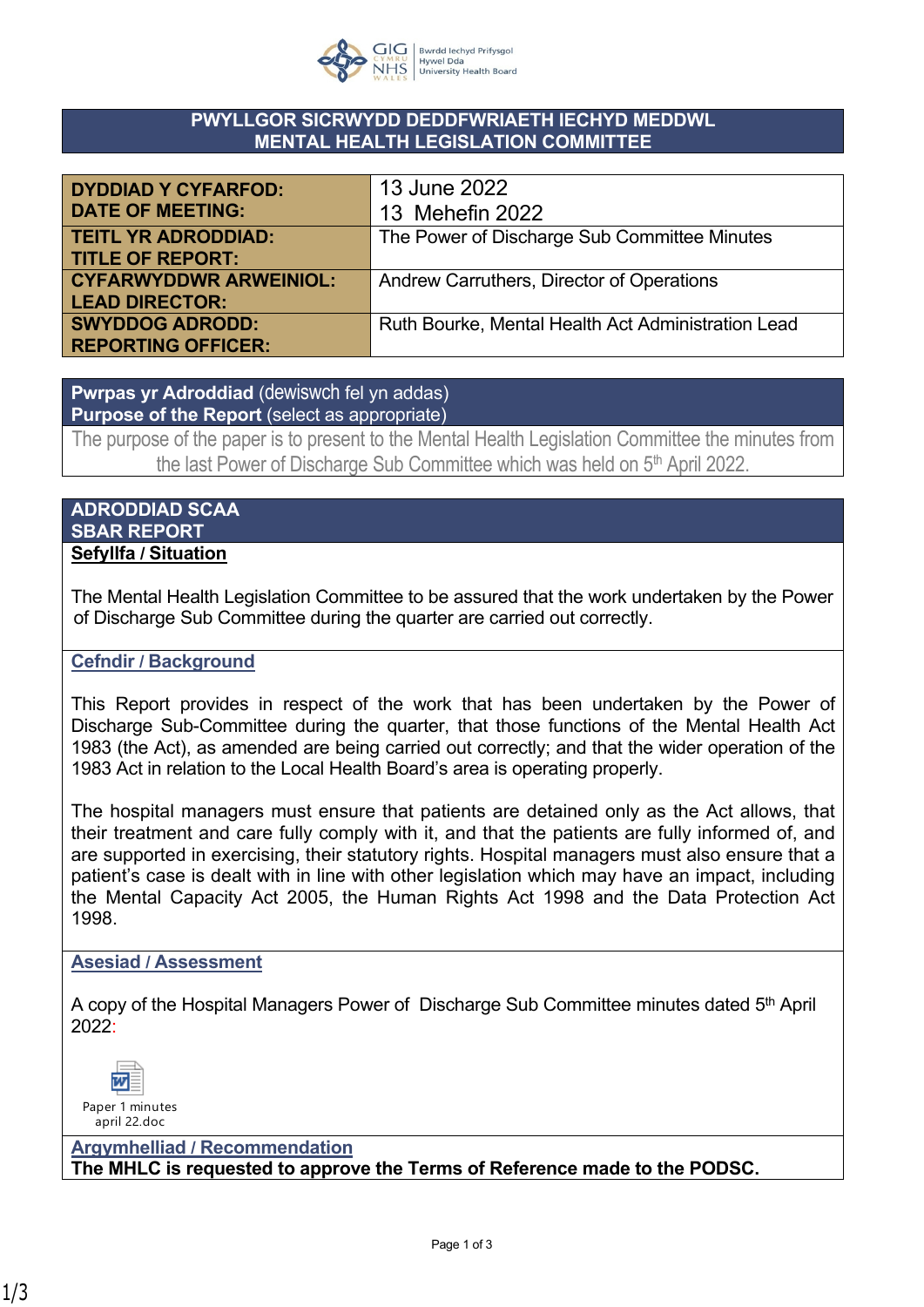

# • All other information is for information only

| Amcanion: (rhaid cwblhau)<br>Objectives: (must be completed)                                                                    |                                                                                                                                                                                                                                                                           |
|---------------------------------------------------------------------------------------------------------------------------------|---------------------------------------------------------------------------------------------------------------------------------------------------------------------------------------------------------------------------------------------------------------------------|
| <b>Committee ToR Reference:</b><br>Cyfeirnod Cylch Gorchwyl y Pwyllgor:                                                         |                                                                                                                                                                                                                                                                           |
| Cyfeirnod Cofrestr Risg Datix a Sgôr<br>Cyfredol:<br>Datix Risk Register Reference and<br>Score:                                |                                                                                                                                                                                                                                                                           |
| Safon(au) Gofal ac lechyd:<br>Health and Care Standard(s):                                                                      | Standards 1, 6, 7, 8, 10, 12, 14 and 15                                                                                                                                                                                                                                   |
| <b>Amcanion Strategol y BIP:</b><br><b>UHB Strategic Objectives:</b>                                                            | The Mental Health Legislation Committee provides an<br>assurance to the Board of the organisation's<br>compliance with primary legislation in Wales including<br>the Mental Health Act (1983), with the 2007<br>amendments, and the Mental Health (Wales) Measure<br>2010 |
| <b>Amcanion Llesiant BIP:</b><br><b>UHB Well-being Objectives:</b><br><b>Hyperlink to HDdUHB Well-being</b><br><b>Statement</b> |                                                                                                                                                                                                                                                                           |

| <b>Gwybodaeth Ychwanegol:</b><br><b>Further Information:</b>                                                                                                                            |                                              |
|-----------------------------------------------------------------------------------------------------------------------------------------------------------------------------------------|----------------------------------------------|
| Ar sail tystiolaeth:<br><b>Evidence Base:</b>                                                                                                                                           | N/A                                          |
| <b>Rhestr Termau:</b><br><b>Glossary of Terms:</b>                                                                                                                                      | Outlined in report                           |
| Partïon / Pwyllgorau â ymgynhorwyd<br>ymlaen llaw y Pwyllgor Ceisiadau<br><b>Gofal Sylfaenol:</b><br>Parties / Committees consulted prior<br>to Mental Health Legislation<br>Committee: | The Mental Health Legislation Scrutiny Group |

| <b>Effaith: (rhaid cwblhau)</b><br>Impact: (must be completed) |                                                           |
|----------------------------------------------------------------|-----------------------------------------------------------|
| <b>Ariannol / Gwerth am Arian:</b>                             | Non-compliance with the Mental Health Act could result in |
| <b>Financial / Service:</b>                                    | legal proceedings being brought against the Health Board  |
|                                                                | who is the detaining authority.                           |